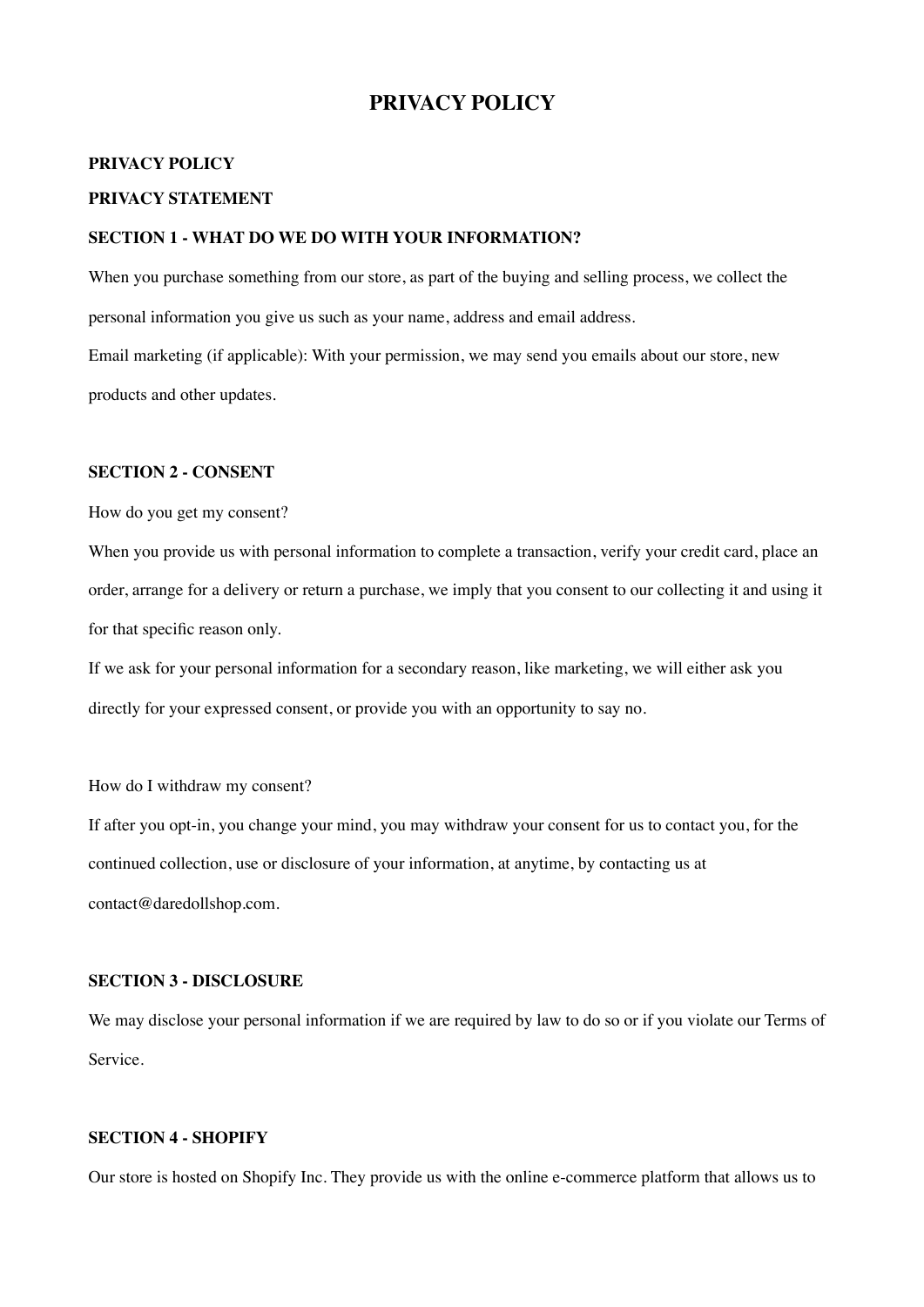sell our products and services to you.

Your data is stored through Shopify's data storage, databases and the general Shopify application. They store your data on a secure server behind a firewall.

#### Payment:

If you choose a direct payment gateway to complete your purchase, then Shopify stores your credit card data. It is encrypted through the Payment Card Industry Data Security Standard (PCI-DSS). Your purchase transaction data is stored only as long as is necessary to complete your purchase transaction. After that is complete, your purchase transaction information is deleted.

All direct payment gateways adhere to the standards set by PCI-DSS as managed by the PCI Security Standards Council, which is a joint effort of brands like Visa, MasterCard, American Express, Discover… PCI-DSS requirements help ensure the secure handling of credit card information by our store and its service providers.

For more insight, you may also want to read Shopify's Terms of Service here or Privacy Statement here.

#### **SECTION 5 - THIRD-PARTY SERVICES**

In general, the third-party providers used by us will only collect, use and disclose your information to the extent necessary to allow them to perform the services they provide to us.

However, certain third-party service providers, such as payment gateways and other payment transaction processors, have their own privacy policies in respect to the information we are required to provide to them for your purchase-related transactions.

For these providers, we recommend that you read their privacy policies so you can understand the manner in which your personal information will be handled by these providers.

In particular, remember that certain providers may be located in or have facilities that are located a different jurisdiction than either you or us. So if you elect to proceed with a transaction that involves the services of a third-party service provider, then your information may become subject to the laws of the jurisdiction(s) in which that service provider or its facilities are located.

As an example, if you are located in Canada and your transaction is processed by a payment gateway located in the United States, then your personal information used in completing that transaction may be subject to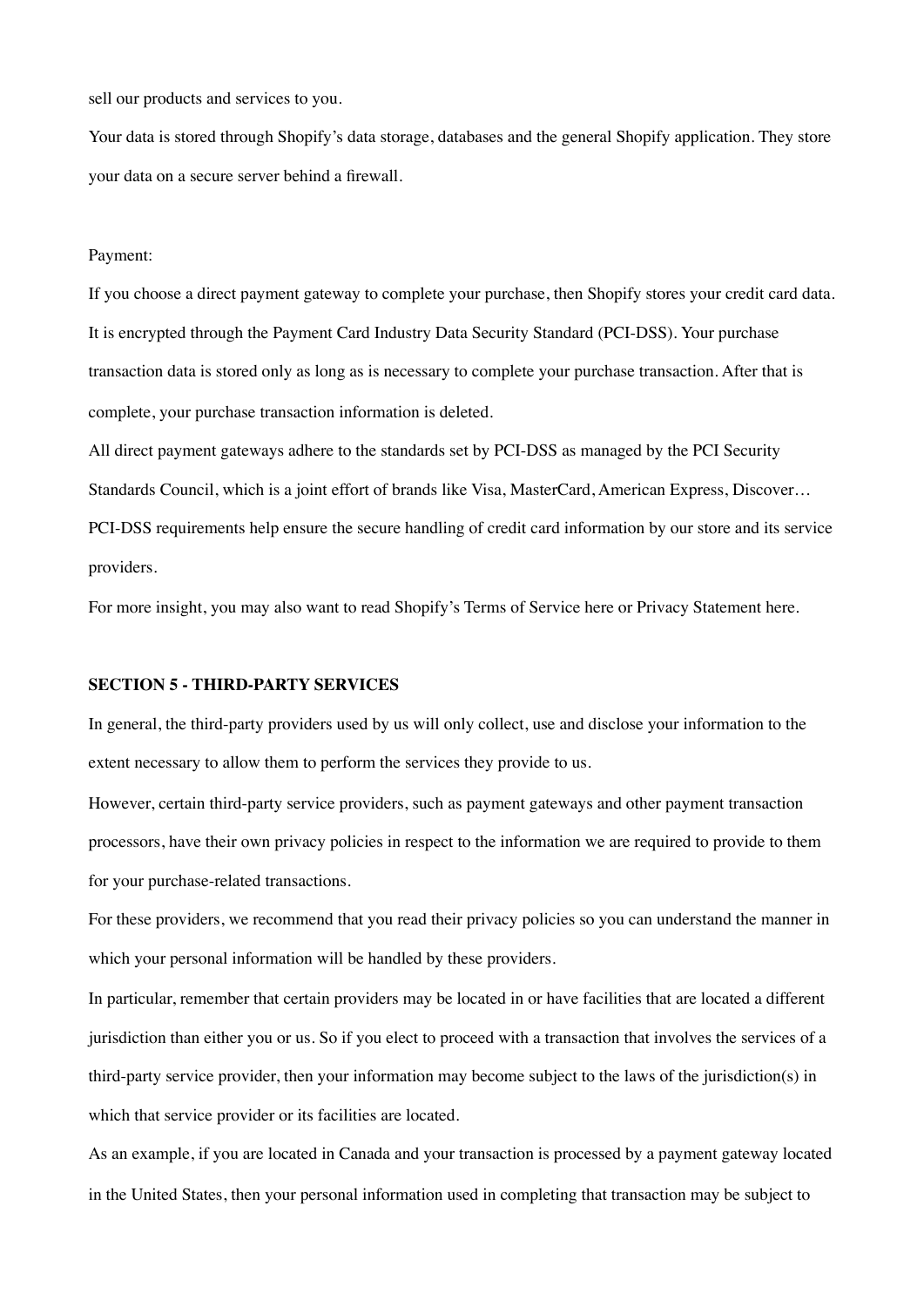disclosure under United States legislation, including the Patriot Act.

Once you leave our store's website or are redirected to a third-party website or application, you are no longer governed by this Privacy Policy or our website's Terms of Service.

Links:

When you click on links on our store, they may direct you away from our site. We are not responsible for the privacy practices of other sites and encourage you to read their privacy statements.

### **SECTION 6 - SECURITY**

To protect your personal information, we take reasonable precautions and follow industry best practices to make sure it is not inappropriately lost, misused, accessed, disclosed, altered or destroyed. If you provide us with your credit card information, the information is encrypted using secure socket layer technology (SSL) and stored with a AES-256 encryption. Although no method of transmission over the Internet or electronic storage is 100% secure, we follow all PCI-DSS requirements and implement additional generally accepted industry standards.

## **SECTION 7 - COOKIES**

Here is a list of cookies that we use. We've listed them here so you that you can choose if you want to optout of cookies or not.

\_session\_id, unique token, sessional, Allows Shopify to store information about your session (referrer, landing page, etc).

shopify visit, no data held, Persistent for 30 minutes from the last visit, Used by our website provider's internal stats tracker to record the number of visits

\_shopify\_uniq, no data held, expires midnight (relative to the visitor) of the next day, Counts the number of visits to a store by a single customer.

cart, unique token, persistent for 2 weeks, Stores information about the contents of your cart.

\_secure\_session\_id, unique token, sessional

storefront digest, unique token, indefinite If the shop has a password, this is used to determine if the current